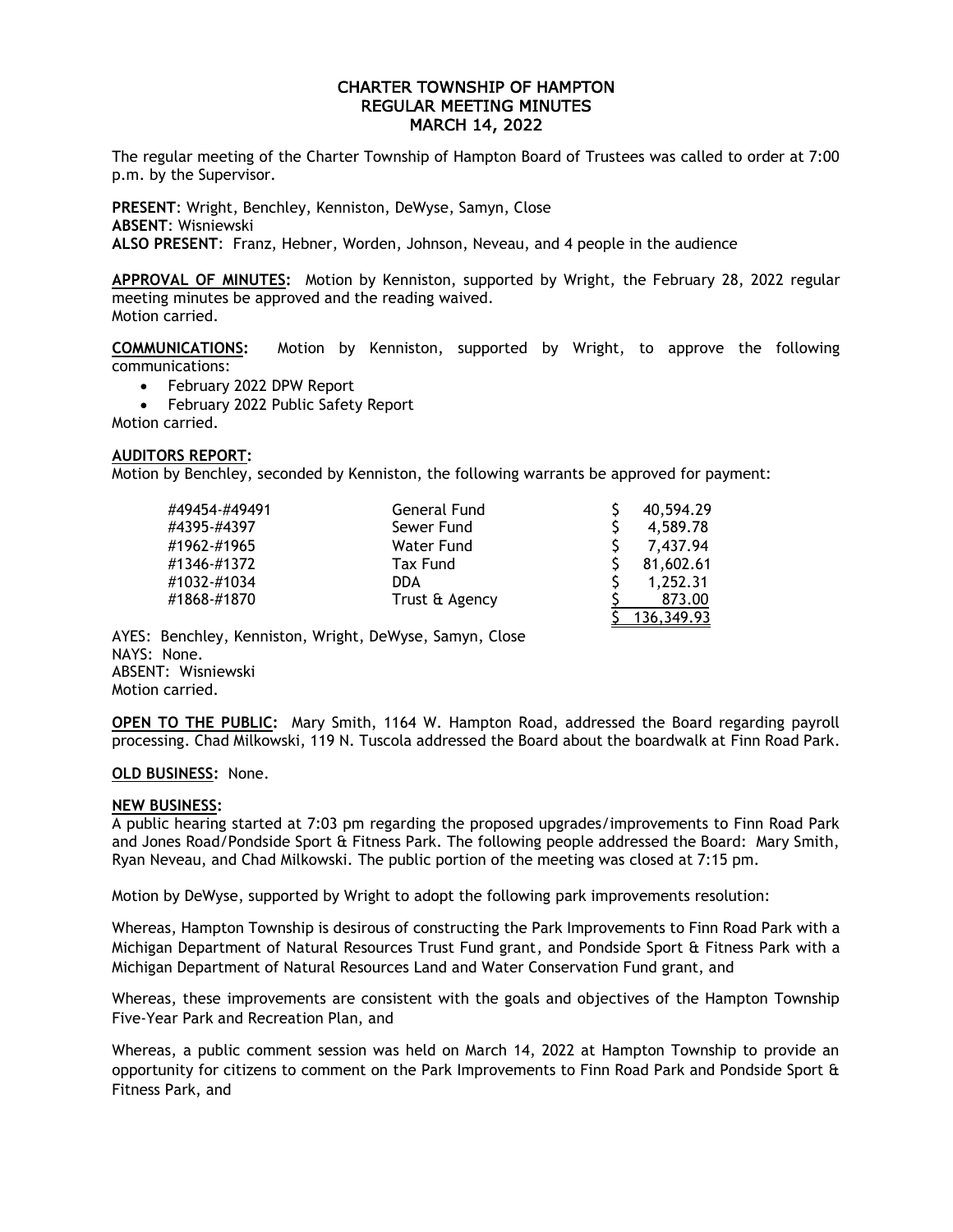Whereas, Hampton Township has committed a cash donation for the local match of \$150,000 for the Finn Road Park grant, and

Whereas, Hampton Township is requesting through an application to have the Department of Natural Resources Recreation Passport grant the project with \$253,000.

Whereas, Hampton Township has committed a cash donation for the local match of \$375,000 for the Pondside Sport and Fitness Park grant, and

Whereas, Hampton Township is requesting through an application to have the Department of Natural Resources Land and Water Conservation Fund grant the project with \$375,000.

Be it therefore resolved, that the Hampton Township hereby approves submittal of grant applications to the Michigan Department of Natural Resources Recreation Passport and Land and Water Conservation Funds for 2022.

AYES: DeWyse, Wright, Benchley, Kenniston, Samyn, Close NAYS: None. ABSENT: Wisniewski Motion carried.

Motion by Kenniston, supported by Benchley, to approve the purchase of two (2) unit heaters for the Fire Department from McCoy Heating for their low bid of of \$7,123.00 plus permit fee.

AYES: Kenniston, Benchley, Wright, DeWyse, Samyn, Close NAYS: None. ABSENT: Wisniewski Motion carried.

Motion by DeWyse, supported by Samyn, to approve the following poverty exemption resolution:

WHEREAS, the adoption of guidelines for poverty exemptions is required of the Township Board; and

WHEREAS, the principal residence of persons, who the Supervisor/Assessor and Board of Review determines by reason of poverty to be unable to contribute to the pubic charge, is eligible for exemption in whole or in part from taxation under Public Acts 390 of 1994 (MCL 211.7u); and

WHEREAS, the guidelines shall include but not be limited to the specific income and asset levels of the claimant and all persons residing in the household, including any property tax credit returns filed, requires the local governing body of the assessing unit to determine and make available to the public the policy and guidelines for granting of poverty exemptions;

BE IT RESOLVED: That to be eligible for a poverty exemption in the Charter Township of Hampton, a person must be the owner and occupy the property as a principal residence for which the exemption is requested; file a completed and notarized application in the form required by the Township Assessor; and file copies of federal and state income tax returns for all persons residing in the principal residence, including any property tax credit forms and/or Statement of Benefits paid from Michigan Department of Social Services or Social Security Administration;

BE IT FURTHER RESOLVED: That the applicant must have an annual income that meets the federal poverty income standards as defined and determined annually by the United States Office of Management & Budget;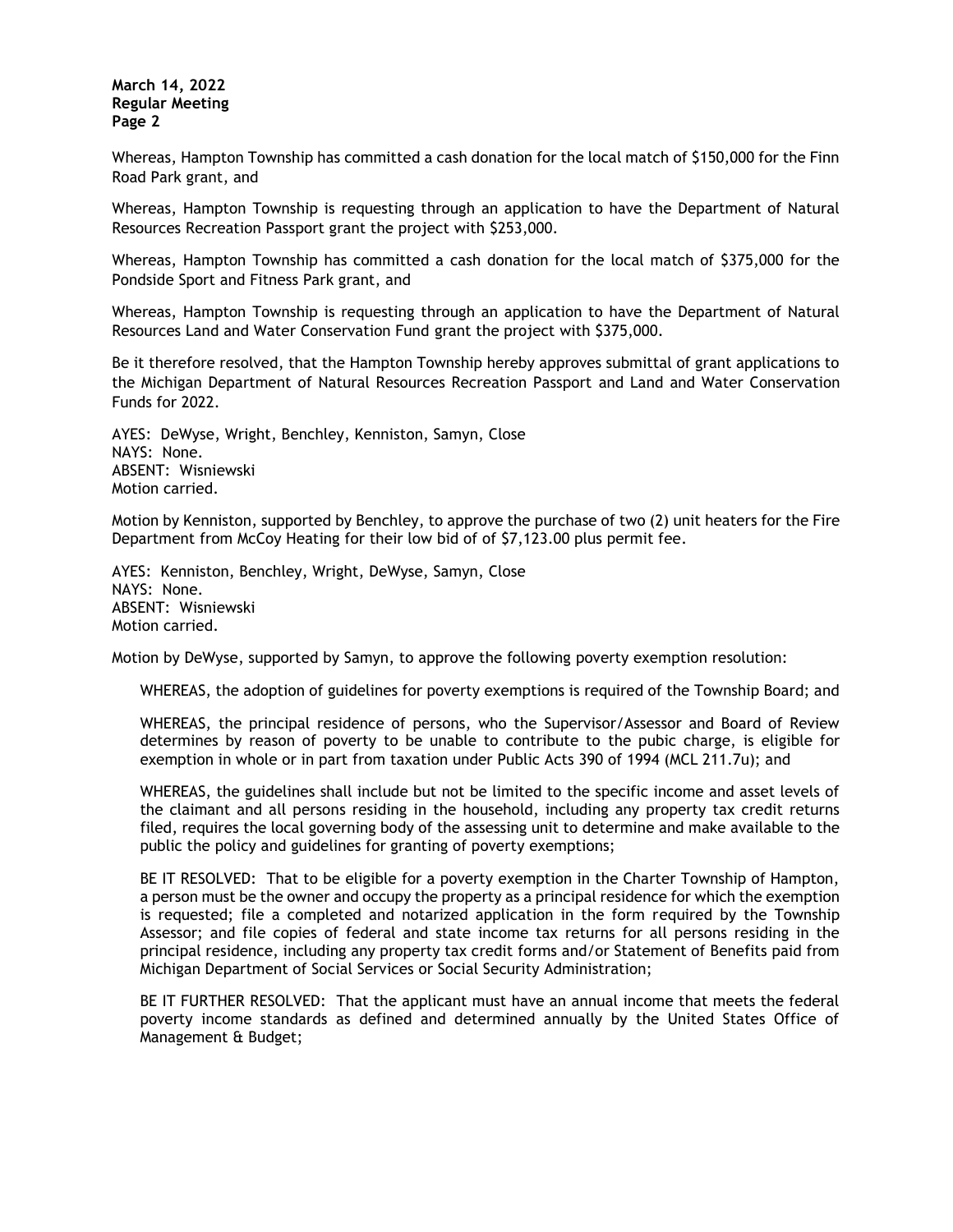BE IT FURTHER RESOLVED: That the applicant's assets shall not exceed Ten Thousand Dollars (\$10,000) fair market value excluding the principal residence and one automobile;

BE IT FURTHER RESOLVED: That the applicant's assets shall not exceed Ten Thousand Dollars (\$10,000) fair market value excluding the principal residence and one automobile;

BE IT FURTHER RESOLVED: That the Board of Review may request identification of the applicant or proof of ownership of the principal residence under consideration for poverty exemption; BE IT FURTHER RESOLVED: That the Board of Review may request from the applicant any supporting

documents which may be utilized in determining a poverty exemption request;

BE IT FURTHER RESOLVED: That the completed poverty exemption application must be filed after January 1 but before the day prior to the last day of March Board of Review in the year for which the exemption is sought;

BE IT FURTHER RESOLVED: That the "Charter Township of Hampton Policy and Guidelines for Applicants", attached hereto and incorporated herein, shall be followed by the applicant, the Township Assessor and the Charter Township of Hampton Board of Review in processing of applications for and the granting and denying of poverty tax exemptions unless said policy and guidelines shall hereafter be modified by resolution of the Charter Township of Hampton Board of Trustees or subject to deviation by the Board of Review as hereafter provided:

BE IT RUTHER RESOLVED: That the Board of Review may deviate from the established policy and guidelines only for substantial and compelling reasons. Compelling reasons include, but are not limited to, excessive medical expenses or excessive expenses necessary for the care of elderly or handicapped persons. The applicant will be notified, in writing, the reasons for deviating from the policy and guidelines for poverty exemption.

# **POLICY AND GUIDELINES FOR CONSIDERATION FOR A POVERTY EXEMPTION**

*Any poverty exemption application that is submitted that is inaccurate or not fully completed will result in the denial of the appeal.* 

- 1. Applicants must obtain the proper applications from the Assessor's Office. Handicapped or infirm applicants may call the Assessor's Office to make necessary arrangements for assistance.
- 2. Applicants must be the owners and residents of the property
	- A. Must produce valid driver's license or other acceptable methods of identification.
	- B. Must produce a deed, land contract or other evidence of ownership, as specified by the Assessor.
- 3. Applicant must fill out the application form in its entirety and return it, in person, to the Assessor's office, except as noted in item 1 above. Assessor's office, except as noted in item 1 above. A. Must not sign it until returned.
	- B. Application must be witnessed by the Assessing Officer or Board of Review.
- 4. All applicants and any person residing in the principal residence will submit last year's copies of the following:
	- A. Federal Income Tax Return 1040 or 1040A.
	- B. State Income Tax Return MI-1040.
	- C. Homestead Property Tax Credit Claim MI-1040CR.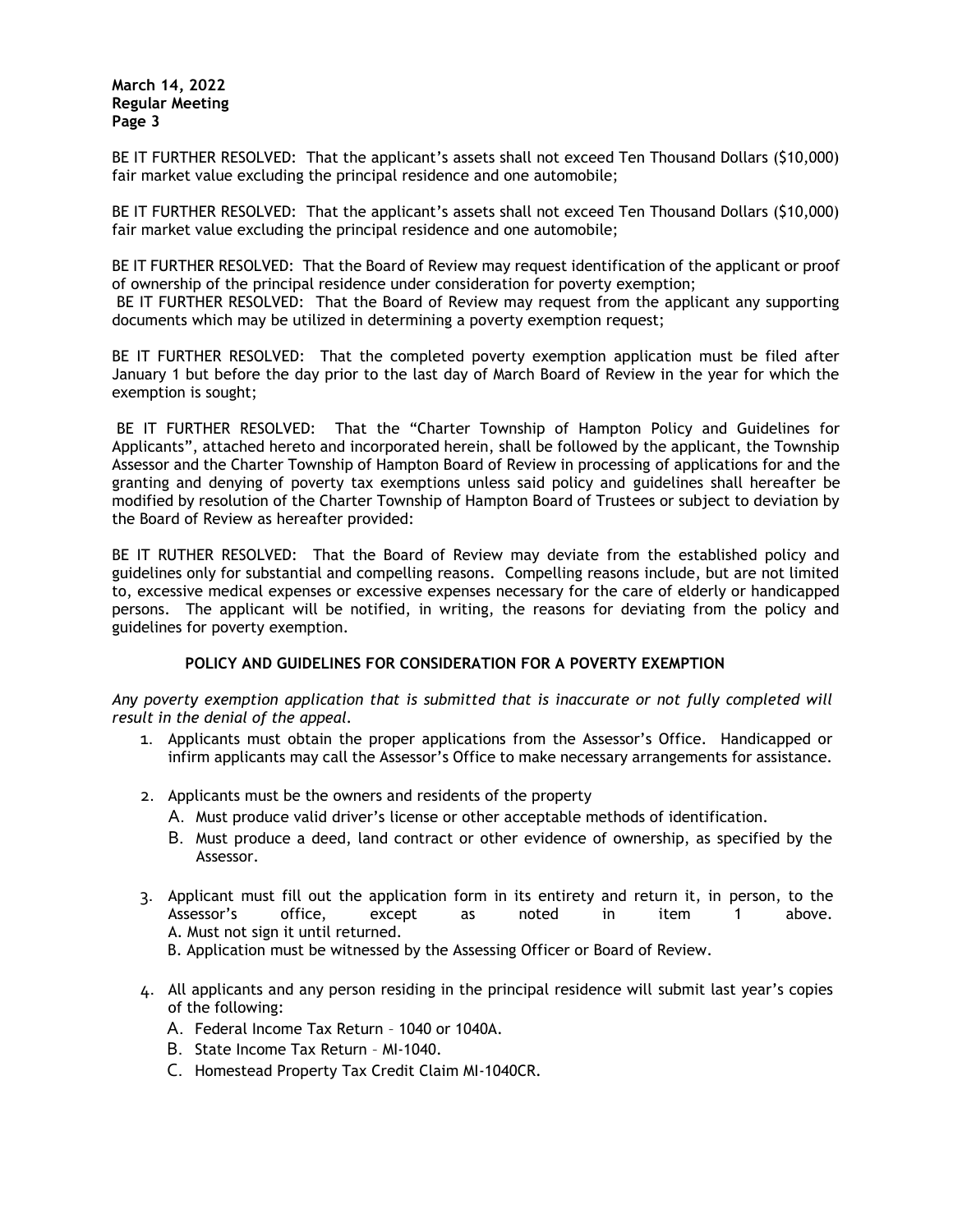D. Statement of benefits paid from Michigan Department of Social Services and/or Social Security Administration.

An alternative affidavit may be filed for all persons residing in the residence who were not required to file federal or state income tax returns in the current or immediately preceding year. (See form 4498, Poverty Exemption Affidavit)

5. Applications may be filed with the Assessor after January 1 but before the day prior to the last day of the March Board of Review.

Applications may be reviewed by the Board without being present. However, the Board may request that an applicant be physically present to respond to any questions the Board or Assessor may have. This means that you may be called to appear on short notice.

- 6. Applicat may have to answer questions regarding your financial affairs, your health, or the status of people living in your home at a meeting before the Board which is open to and may be attended by the public at large.
- 7. The Board of Review may vote to go into closed session pursuant to MCL 15.268(h) to review and discuss an applicant's state or federal tax return claimed as exempt under state or federal law, if the applicant requests confidentiality. If the Board wishes to go into closed session, the Open Meetings Act requirements must be followed:
	- A. A two-thirds roll call vote of members serving must be taken and the vote and purpose of calling the closed session should be entered into the minutes.
	- B. A separate set of minutes shall be taken outlining the decision of the Board of Review.
	- C. The actual vote to grant or deny the application should be taken in an open meeting. Applicants appearing before the Board will be administered an oath, as follows:

"Do you \_\_\_\_\_\_\_\_\_\_\_\_\_\_\_\_\_\_ swear and affirm that evidence and testimony you will give in your own behalf before the Board of Review is the truth, the whole truth, and nothing but the truth, so help you." Applicant responds, "I do" or "I will".

- 9. Applicants will be evaluated based on:
	- A. Data submitted to the Assessor or the Board.
	- B. Testimony taken from petitioner and information gathered from any source the Assessor or Board may wish to use.
- 10. The Board will also consider all revenue and non-revenue producing assets owned by the petitioner in its deliberation as to whether relief should be granted.
- 11. Exemptions are granted annually. The Board of Review may deny any appeal, regardless of income, if the financial hardship appears to be self-created by the actions of the person or persons making the application.
- 12. Applicants will not be eligible for consideration if they do not meet the federal income guidelines determined annually by the United States Office of Management and Budget. The Federal Poverty Guidelines used in the determination of poverty exemptions are updated annually by the United States Department of Health and Human Services and will be followed. The annual allowable income includes income for all persons residing in the principal residence.
- 13. The State Equalized Value (SEV) of your principal residence may not exceed \$75,000.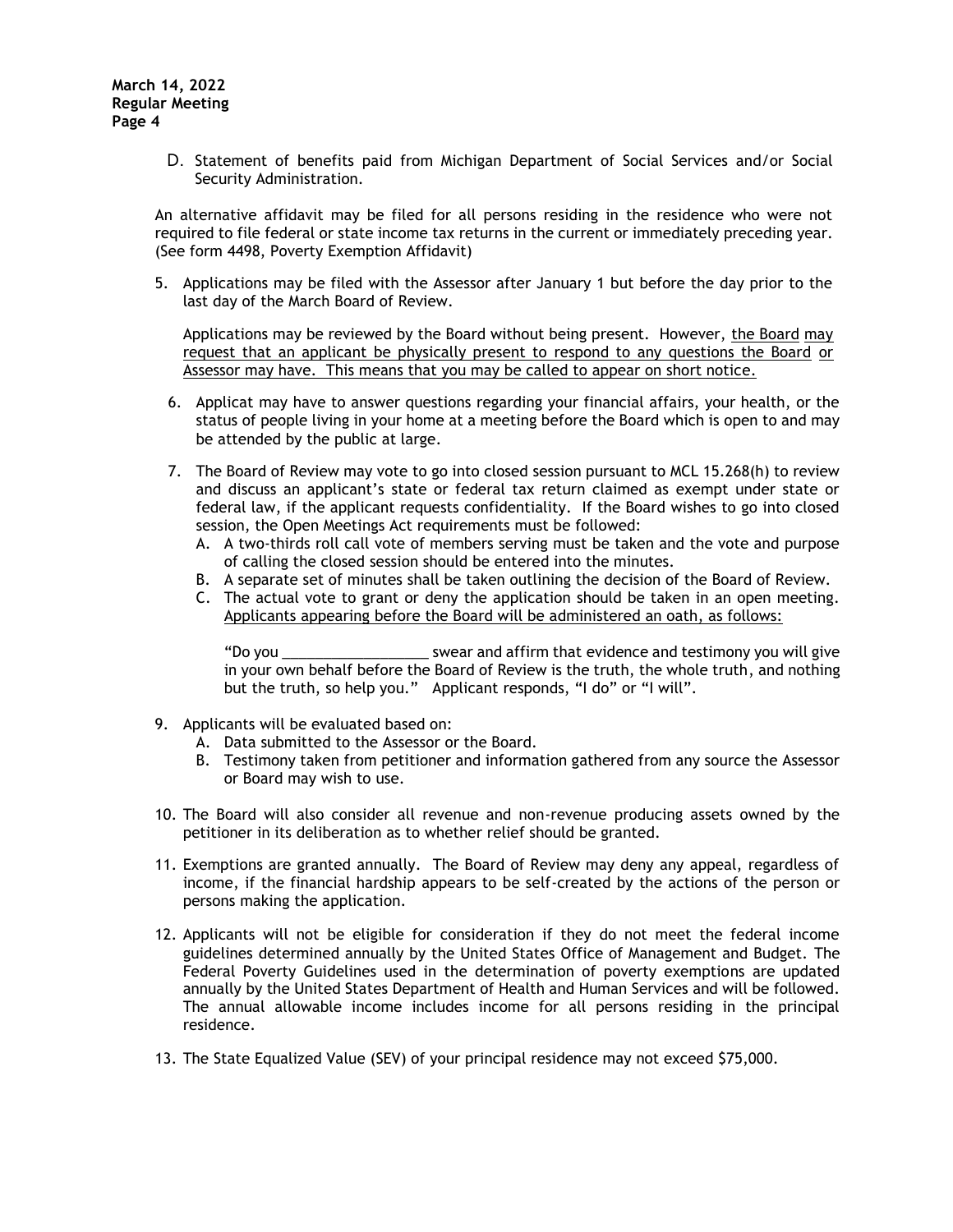14. As required by PA 390 of 1994, all guidelines for poverty exemptions as established by the governing body of the local assessing unit SHALL also include an asset level test. An asset test means the amount of cash, fixed assets or other property that could be used, or converted to cash for use in the payment of property taxes. The asset test should calculate a maximum amount permitted and all other assets above that amount should be considered as available.

The following assets shall not be considered when applying an asset test to determine qualification for tax exemption:

A. The value of the applicant's principal residence subject to the exemption request along with any contiguous residential land, except as follows:

*Under no circumstances shall a poverty exemption be granted on a principle residence purchased within one (1) year from the approval date. Unless petitioner files documentation supporting claim.* 

*Any category of physical (or tangible) structure added to the property in the previous calendar year with a true cash value not to exceed \$2,000. Unless petitioner files documentation supporting claim.* 

B. The value of all personal property, such as furniture and clothing.

Notwithstanding the value of property listed above, in order to be considered for tax exemption under MCL 211.7u, the value of all additional assets shall not exceed Ten Thousand Dollars (\$10,000). The Board of Review will consider all revenue and non-revenue producing assets during its deliberation as to whether relief shall be granted. If liquid assets (assets that can be readily converted to cash) exceed five times the gross income and no more cash than an amount equal to one month's gross household income. Assets include:

- 
- 
- 
- Insurance Policies Motorcycles Coin Collections
	-
- Retirement Accounts Recreational Vehicles
- Stock Stock Vehicles Second Homes, land, vehicles
- Bonds Boats Salable Property
- Mutual Funds RV's Jewelry, antiques, artwork, etc.
	-
- 15. The filing of a claim with the Board of Review constitutes an appearance before the Board of Review for purpose of preserving the right to appeal to the Michigan Tax Tribunal.
- 16. Any successful applicant may be subject to personal investigation by the Township to verify information submitted or statements made to the Assessor or Board of Review for the poverty exemption claim.
- 17. The Board of Review shall follow the policy and guidelines of the Charter Township of Hampton in granting or denying an exemption unless the Board of Review determines there are substantial and compelling reasons why there should be deviation from the policy and guidelines. The substantial reasons should be communicated in writing to the applicant and to the Township Board.

## **Taxpayer Filing Requirements:**

In order to receive a poverty exemption, a taxpayer must annually file a completed application form and all required additional documentation, with the supervisor, assessor, or the Board of Review where the property is located. The application form may be obtained from the local unit where the property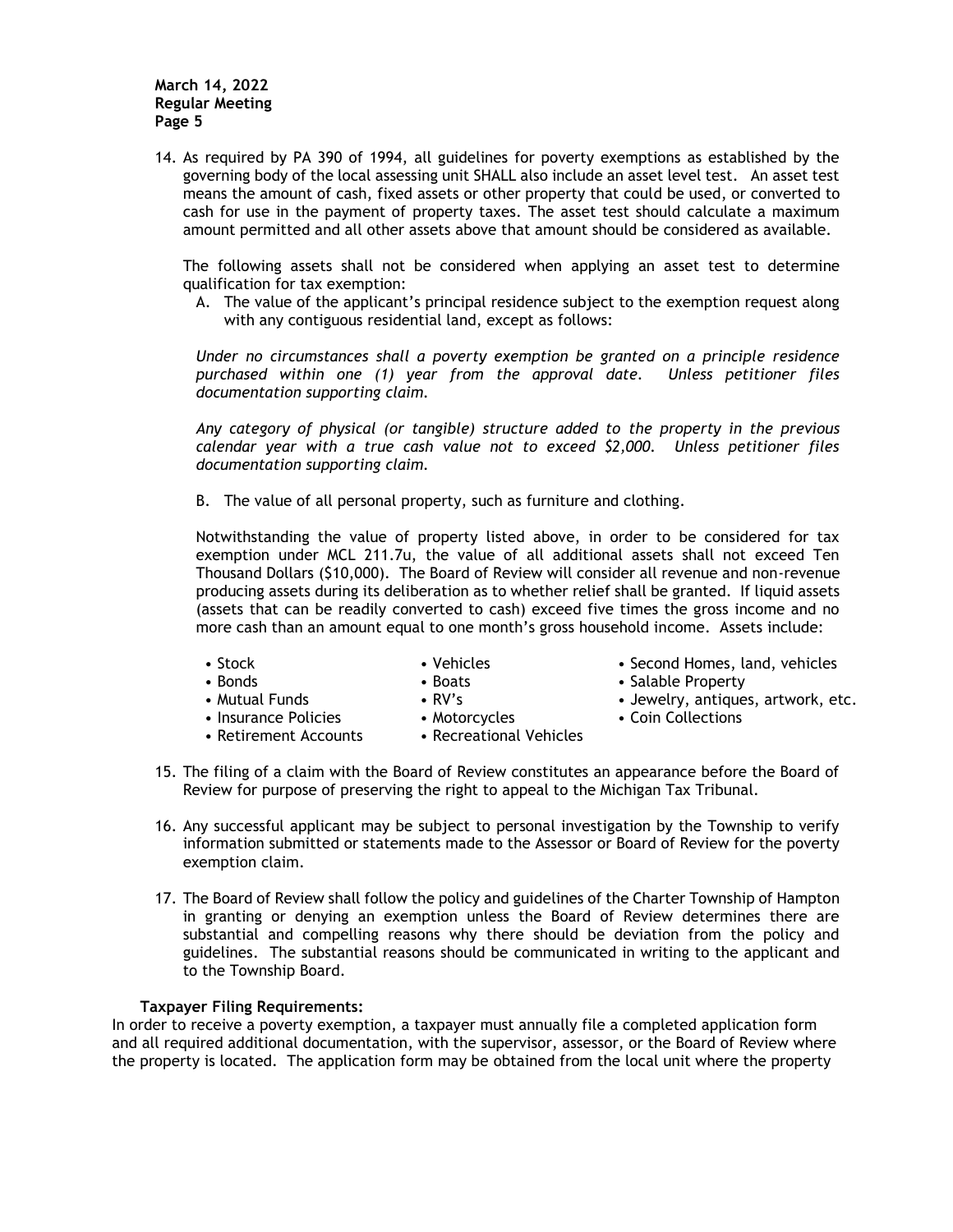is located and may be submitted on or after January 1 but before the day prior to the last day of the December Board of Review during the year in which the exemption is requested.

To ensure an application is received in time to be heard by a Board of Review, the State Tax Commission recommends the claimant contact the local governing unit directly to verify deadline dates for submission of an application.

In addition to annually filing the application, in order to be eligible for the poverty exemption, a taxpayer must do all of the following:

- 1. Own and occupy the principal residence.
- 2. Provide federal and state income tax returns for the current or immediately preceding year, including any property tax credits, for all persons **residing in the principal residence** (disclosure of the income of an owner who is not residing in the principal residence is not required. An alternative affidavit may be filed for all persons residing in the residence who were not required to file federal or state income tax returns in the current or immediately preceding year. (See form 4988, *Poverty Exemption Affidavit*)
- 3. Produce a valid driver's license, or other form of identification, if requested by the supervisor, assessor or Board of Review.
- 4. Produce a deed, land contract, or other evidence of ownership of the property, if requested by the supervisor, assessor or Board of Review.
- 5. Meet the federal poverty income guidelines determined annually by the U.S. Department of Health and Human Services OR meet allowable alternative income guidelines adopted by the local governing body.
- 6. Meet the asset level test adopted by the local governing body.
- 7. Meet additional tests reasonably adopted by the local governing body.

AYES: DeWyse, Samyn, Kenniston, Wright, Benchley, Close NAYS: None. ABSENT: Wisniewski Motion carried.

Motion by Kenniston, seconded by Benchley, to approve the following resolution:

Charter Township of Hampton has elected a "standard allowance" of \$10 million to spend on government services through the period of performance, knowing this decision is final and cannot switch between approaches after an election is made.

Under this option, which is newly offered in the final rule Treasury presumes that up to \$10 million in revenue has been lost due to the public health emergency and recipients are permitted to use that amount (not to exceed the award amount) to fund "government services." The standard allowance provides an estimate of revenue loss that is based on an extensive analysis of average revenue loss across states and localities, and offers a simple, convenient way to determine revenue loss, particularly for The Coronavirus State and Local Fiscal Recovery Funds (SLFRF).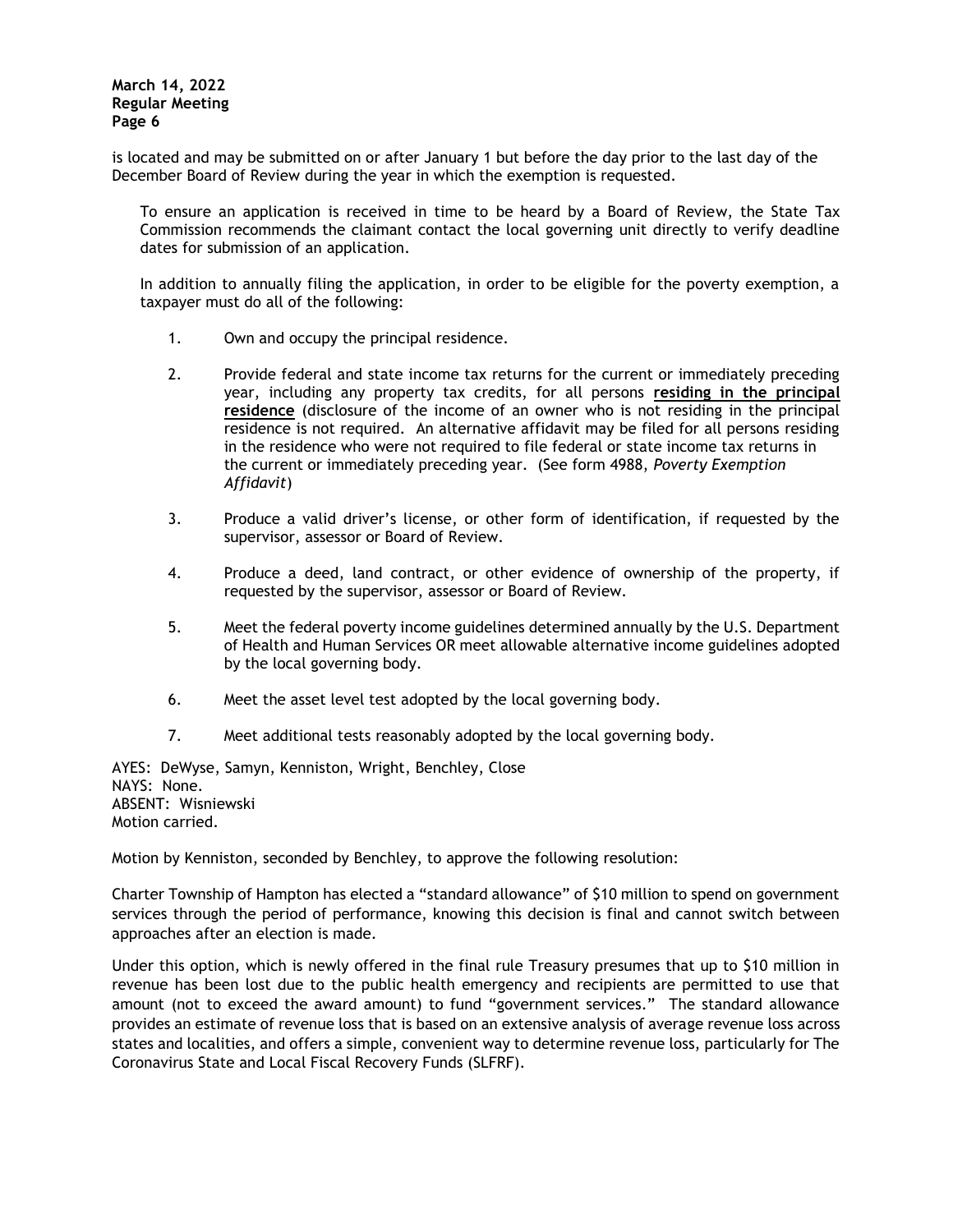AYES: Kenniston, Benchley, Wright, DeWyse, Samyn, Close NAYS: None. ABSENT: Wisniewski Motion carried.

Motion by DeWyse, supported by Benchley, to approve a one-year agreement with Weinlander Fitzhugh, CPA's to process the Township's payroll starting April 1, 2022.

AYES: DeWyse, Benchley, Wright, Kenniston, Samyn, Close NAYS: None. ABSENT: Wisniewski Motion carried.

**ATTORNEY REPORT:** No report.

**ENGINEER REPORT:** Bartow was not present.

**STANDING COMMITTEE REPORTS:** Motion by DeWyse, supported by Benchley, to receive the January 13, 2022 Planning Commission minutes and the reading be waive. Motion carried.

#### **OFFICER/TRUSTEE/DEPT.HEAD/COMMISSIONER REPORTS:**

**CLERK:** Presented the February 2022 Revenue/Expense Report Motion by Wright, supported by Benchley, to receive the Clerk's February 2022 Revenue/Expense report. Motion carried.

**TREASURER**: No Report**.**

**TRUSTEES:** No Report.

**SUPERVISOR:** Clarified property tax loss revenue from Veteran's Exemption. The Board of Review met today and will meet again on Thursday, March  $17<sup>th</sup>$ .

**PUBLIC SAFETY DIRECTOR BENCHLEY:** Clarified the no-response calls from the January 2022 Public Safety Report. Seven no-response calls were listed and it should have only been three. There were 190 calls for service, 27 traffic stops, and 6 vehicle crashes since the last Board meeting. The one patrol car that a deer hit is back in service. The Department received over 4,000 N-95 masks from Bay County. The Department completed ice rescue and electric vehicle fire response training.

**PUBLIC WORKS SUPERINTENDENT WORDEN:** Completed refurbishing the trailer that hauls lawn mowers and pumps. One of the Alpine Street lift station pumps had to have a motor repaired. Snow plowed twice since last meeting. Repaired a big water-main break on Trumbull Street. Dependable Sewer has begun excavating the services determined by the DWAM grant to check for lead water service lines.

**COUNTY COMMISSIONER JOHNSON:** Ryan Gale was appointed as the new Central Dispatch Director. A motion was introduced to move the full Board meeting to the third Tuesday of the month. Open gym fees at the Community Center were updated. Approved cost for Animal Control to get real-time data through Shield Force. Bay County will be removing 51 fiber optic pole attachments. Appointments to the Bay-Arenac Behavioral Health Board is on the agenda at tomorrow's meeting.

**OPEN TO THE PUBLIC:** Mary Smith inquired about the state of the property at 428 W. Center Road.